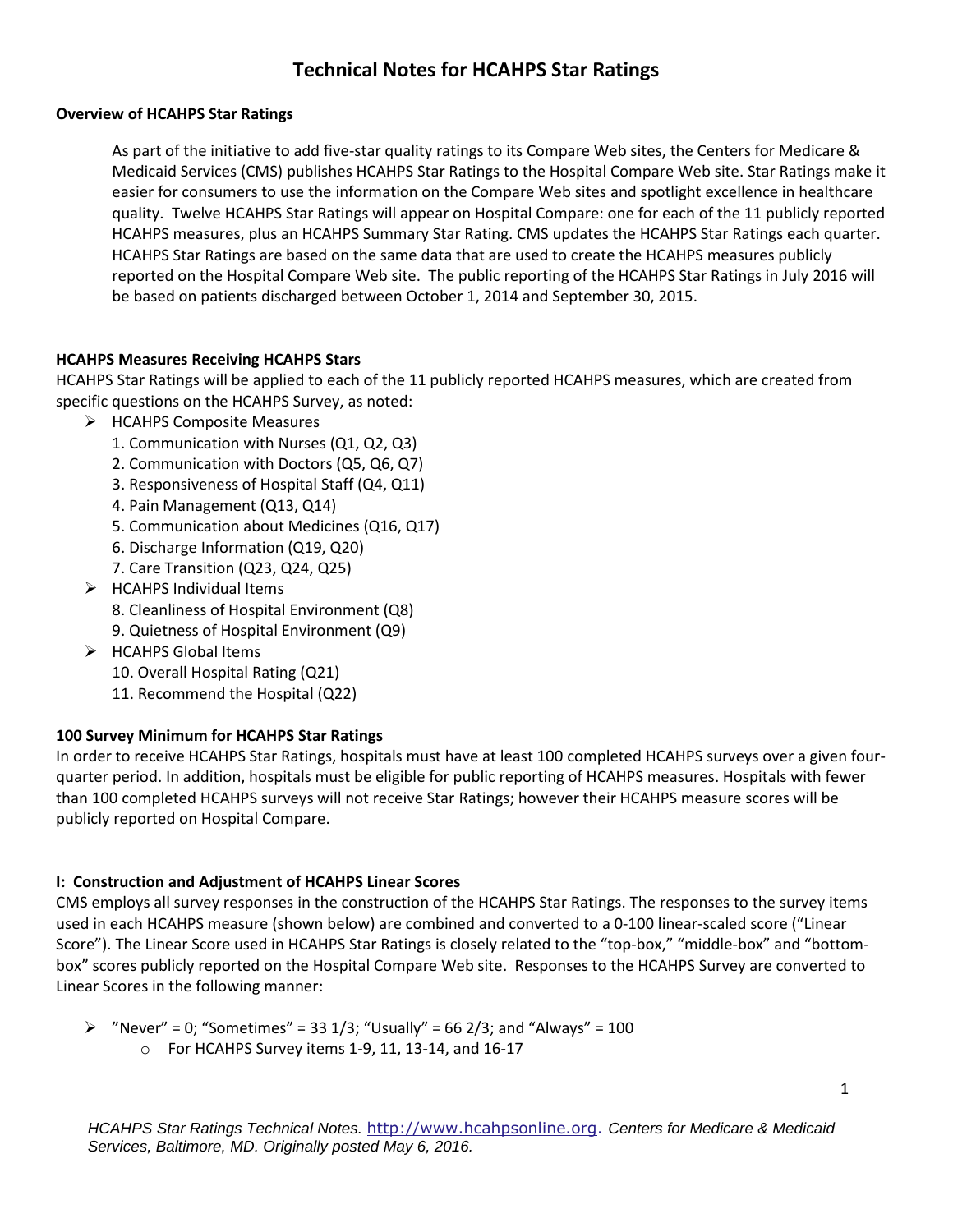- $\triangleright$  "No" = 0; and "Yes" = 100
	- o For items 19 and 20
- $\triangleright$  Overall Rating "0" = 0; Overall Rating "1" = 10; Overall Rating "2" = 20 ... Overall Rating "10" = 100 o For item 21
- $\triangleright$  "Definitely No" = 0; "Probably No" = 33 1/3; "Probably Yes" = 66 2/3; and "Definitely Yes" = 100 o For item 22
- $\triangleright$  "Strongly Disagree" = 0; "Disagree" = 33 1/3; "Agree" = 66 2/3; and "Strongly Agree" = 100
	- o For items 23, 24, and 25

Prior to creating the 0-100 linear-scaled HCAHPS scores, CMS applies adjustment for the effects of patient mix, survey mode, and quarterly weighting through a series of steps, as follows.

First, CMS applies the patient-mix adjustment (PMA) to quarterly HCAHPS scores to account for the tendency of certain patient sub-groups to respond more positively or negatively to the HCAHPS Survey. PMA allows for fair comparisons across hospitals by adjusting hospital scores as if all hospitals had an identical mix of patient characteristics. The patientmix adjustment table can be found in Appendix A, Table 1, while Appendix A, Table 2 contains the national means for patient-mix variables. These adjustments are applied to HCAHPS scores on the original scale shown on the survey. These values are shown for each answer option on the survey instrument. Additional information about the application of the HCAHPS patient-mix adjustments, including the definition of the PMA factors, can be found in the documents on the HCAHPS On-Line Web site, [www.hcahpsonline.org,](http://www.hcahpsonline.org/) under the *"Mode & Patient-Mix Adj"* button.

Second, HCAHPS quarterly scores are adjusted for the effect of mode of survey administration (mail, telephone, mixed mode or Interactive Voice Response). CMS derived the survey mode adjustments from a large-scale, randomized mode experiment. The mode adjustments are included in Appendix B. Similar to PMA, these adjustment are applied on the original scale shown on the HCAHPS survey instrument for each measure. For detailed information about the mode experiment and survey mode adjustment, please see [www.hcahpsonline.org.](http://www.hcahpsonline.org/)

Then, each HCAHPS measure score is transformed in the 0-100 linear-scaled score using the rules outlined above.

Next, the four-quarter averages of HCAHPS linear scores are weighted proportionately to the number of eligible patients seen by the hospital in each quarter of the reporting period. Specifically, each quarter's score has a quarterly weight equal to that quarter's eligible discharge size divided by the total eligible discharge size for the four quarters that make up the reporting period.

Finally, four-quarter averages of HCAHPS linear scores are rounded to integer values using standard rounding rules, as follows:

Let X represent the unrounded four-quarter average for an HCAHPS linear score. If X is less than [X.5], then round down to nearest whole integer. If X is equal to or greater than [X.5], then round up to nearest whole integer.

# **II: Conversion of Linear Scores into HCAHPS Star Ratings for the 11 HCAHPS Measures**

Next, CMS assigns 1, 2, 3, 4, or 5 whole stars (only whole stars are assigned; partial stars are not used) for each HCAHPS measure by applying statistical methods that utilize relative distribution and clustering.

The Star Rating for each of the 11 HCAHPS measures is determined by applying a clustering algorithm to the individual measure scores. Conceptually, the clustering algorithm identifies the 'gaps' in the data and creates five categories (one for each star rating) such that scores of hospitals in the same score category (star rating) are as similar as possible, and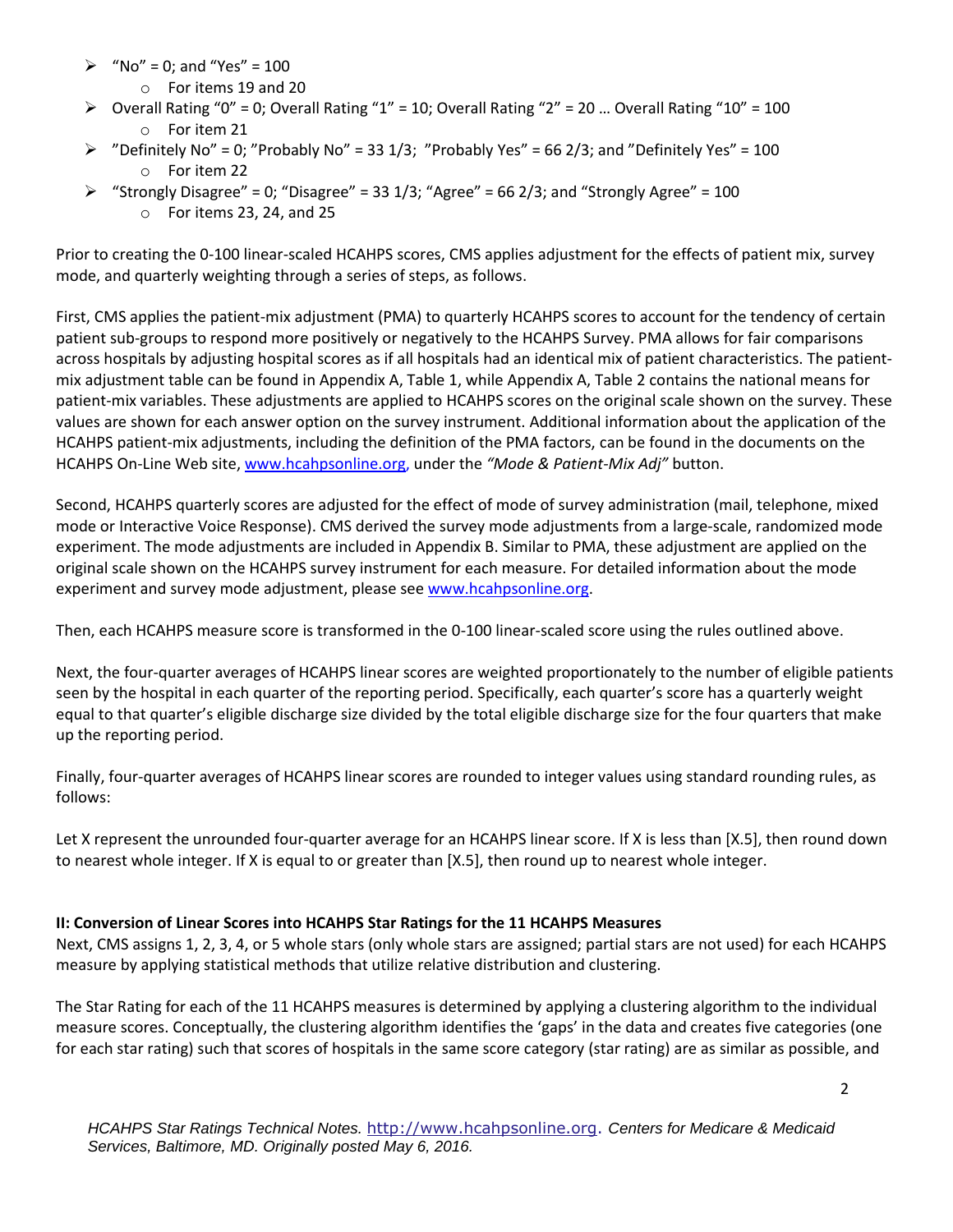scores of hospitals in different categories are as different as possible. This clustering algorithm is the same one employed by CMS to determine Medicare Part C and Part D Star Ratings.

The variance in measure scores is separated into within-cluster and between-cluster sum of squares components. The algorithm develops clusters that minimize the variance of measure scores within the clusters. More specifically, the clustering algorithm minimizes the within-cluster sum of squares for each of the Star Ratings levels. The cut points (boundaries) for star assignments are derived from the range of individual measure Star Ratings per cluster. The star levels associated with each cluster are determined by ordering the means of each cluster. The cut points for HCAHPS Star Ratings are shown in Appendix C. Additional information about the clustering method can be found in Appendix D.

#### **III: HCAHPS Summary Star Rating**

In addition to Star Ratings for the 11 HCAHPS measures, CMS is introducing a new metric, the HCAHPS Summary Star Rating, which is the average of all of the Star Ratings of the HCAHPS measures. The HCAHPS Summary Star Rating is constructed from the following components:

- $\triangleright$  The 7 Star Ratings from each of the 7 HCAHPS composite measures.
	- $\circ$  Communication with Nurses, Communication with Doctors, Responsiveness of Hospital Staff, Pain Management, Communication about Medicines, Discharge Information, and Care Transition.
- $\triangleright$  A single Star Rating for the HCAHPS Individual Items
	- o The average of the Star Ratings assigned to Cleanliness of Hospital Environment and Quietness of Hospital Environment.
- $\triangleright$  A single Star Rating for the HCAHPS Global Items
	- o The average of the Star Ratings assigned to Overall Hospital Rating and Recommend the Hospital.

The 9 Star Ratings (7 composite measure Star Ratings + Star Rating for Individual Items + Star Rating for Global Items) are combined as a simple average to form the HCAHPS Summary Star Rating. In the final step, normal rounding rules are applied to the 9-measure average to arrive at the HCAHPS Summary Star Rating (1, 2, 3, 4, or 5 stars).

# **An example of the calculation of the HCAHPS Summary Star Rating.**

The following is an example of how to calculate the HCAHPS Summary Star Rating. Suppose a hospital has Star Ratings for each of the 11 HCAHPS measures as shown in following table.

|                                      | 11<br><b>HCAHPS</b><br><b>Measure</b><br><b>Star</b><br><b>Ratings</b> | 9 Star<br><b>Ratings</b><br>Used in<br><b>HCAHPS</b><br><b>Summary</b><br><b>Star Rating</b> | 9-Measure<br><b>HCAHPS Summary Star</b><br><b>Rating Average</b><br>(unrounded) | <b>HCAHPS</b><br>Summary<br><b>Star Rating</b><br>(rounded) |
|--------------------------------------|------------------------------------------------------------------------|----------------------------------------------------------------------------------------------|---------------------------------------------------------------------------------|-------------------------------------------------------------|
| <b>HCAHPS Composite Measures</b>     |                                                                        |                                                                                              |                                                                                 |                                                             |
| <b>Communication with Nurses</b>     | 4                                                                      | 4                                                                                            |                                                                                 |                                                             |
| <b>Communication with Doctors</b>    | 3                                                                      | 3                                                                                            |                                                                                 |                                                             |
| Responsiveness of Hospital Staff     | 4                                                                      | 4                                                                                            | $(4+3+4+5+4+4+3+5+3.5)/9$                                                       | 4                                                           |
| Pain Management                      | 5                                                                      | 5                                                                                            | $= 3.944$                                                                       |                                                             |
| <b>Communication about Medicines</b> | 4                                                                      | 4                                                                                            |                                                                                 |                                                             |
| Discharge Information                | 4                                                                      | 4                                                                                            |                                                                                 |                                                             |
| Care Transition                      | 3                                                                      | 3                                                                                            |                                                                                 |                                                             |

*HCAHPS Star Ratings Technical Notes.* [http://www.hcahpsonline.org.](http://www.hcahpsonline.org/) *Centers for Medicare & Medicaid Services, Baltimore, MD. Originally posted May 6, 2016.*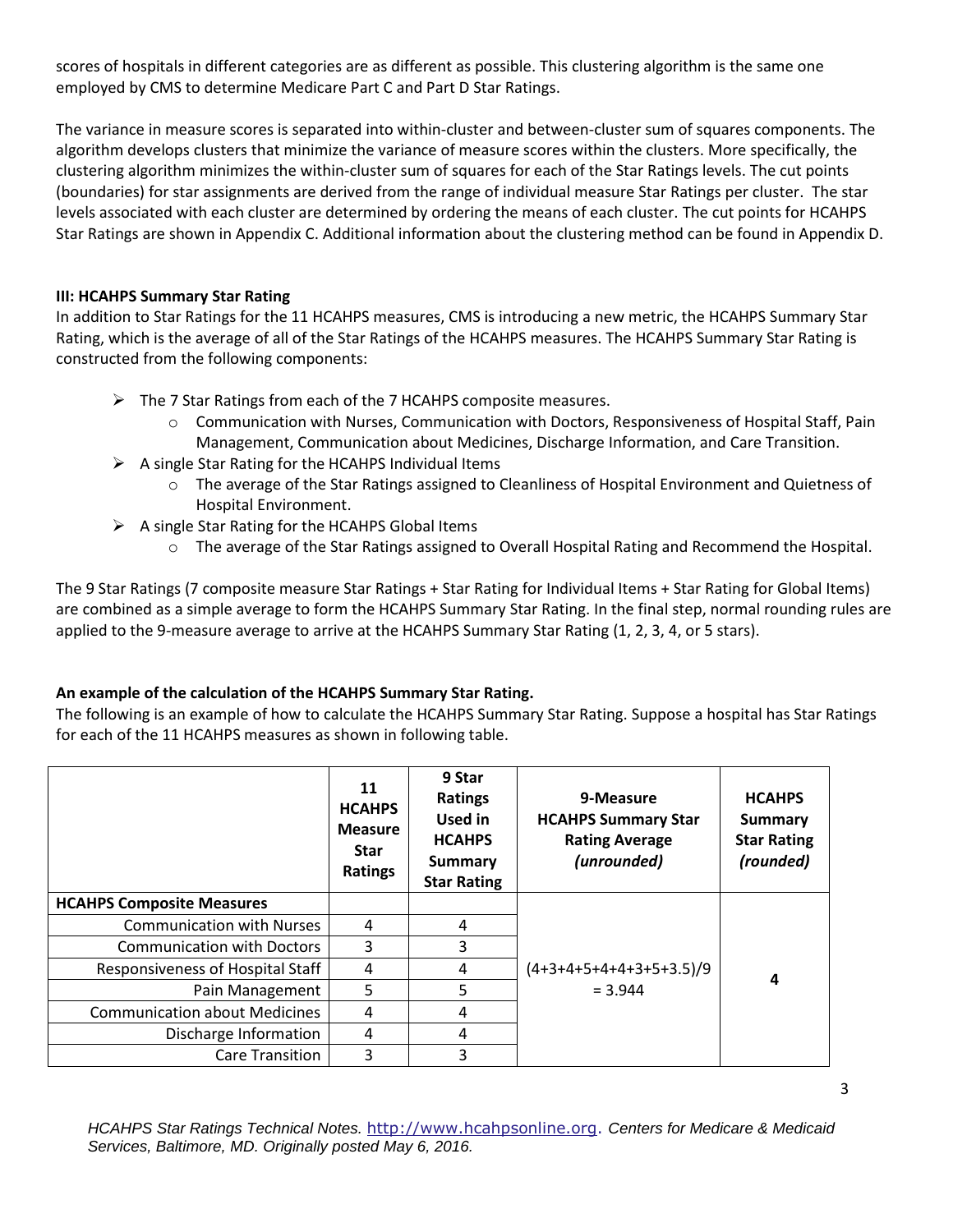| <b>HCAHPS Individual Items</b>             |   |           |
|--------------------------------------------|---|-----------|
| <b>Cleanliness of Hospital Environment</b> |   | $(5+5)/2$ |
| <b>Quietness of Hospital Environment</b>   |   | $= 5$     |
| <b>HCAHPS Global Items</b>                 |   |           |
| <b>Overall Hospital Rating</b>             | 4 | $(4+3)/2$ |
| Recommend the Hospital                     |   | $= 3.5$   |

**Step 1:** Calculate a Star Rating for HCAHPS Individual Items by averaging the Star Ratings for Cleanliness of Hospital Environment and Quietness of Hospital Environment.

In this example, the Star Rating for HCAHPS Individual Items = (5+5)/2 = 5.

**Step 2:** Calculate a Star Rating for HCAHPS Global Items by averaging the Star Ratings for Overall Hospital Rating and Recommend the Hospital.

In this example, the Star Rating for HCAHPS Global Items = (4+3)/2 = 3.5. *Note: Do not round this average.*

**Step 3:** Calculate the HCAHPS Summary Star Rating as the average of the 7 composite measure Star Ratings, the Star Rating for HCAHPS Individual Items, and the Star Rating for HCAHPS Global Items.

In this example, the HCAHPS Summary Star Rating =  $(4+3+4+5+4+4+3+5+3.5)/9 = 3.944$ .

**Step 4:** Lastly, round the 9-Measure HCAHPS Summary Star Rating Average using the rounding table below. In this example, the hospital's HCAHPS Summary Star Rating rounds to 4 stars.

CMS uses standard rounding rules for the assignment of HCAHPS Summary Stars, as follows:

| 9-Measure HCAHPS Summary Star Rating Average | <b>HCAHPS Summary Star Rating Assignment</b> |
|----------------------------------------------|----------------------------------------------|
| $\geq$ 1.00 and <1.50                        | 1 Star                                       |
| $≥1.50$ and $<2.50$                          | 2 Stars                                      |
| ≥2.50 and $<3.50$                            | 3 Stars                                      |
| ≥3.50 and $<4.50$                            | 4 Stars                                      |
| ≥4.50 and ≤5.00                              | 5 Stars                                      |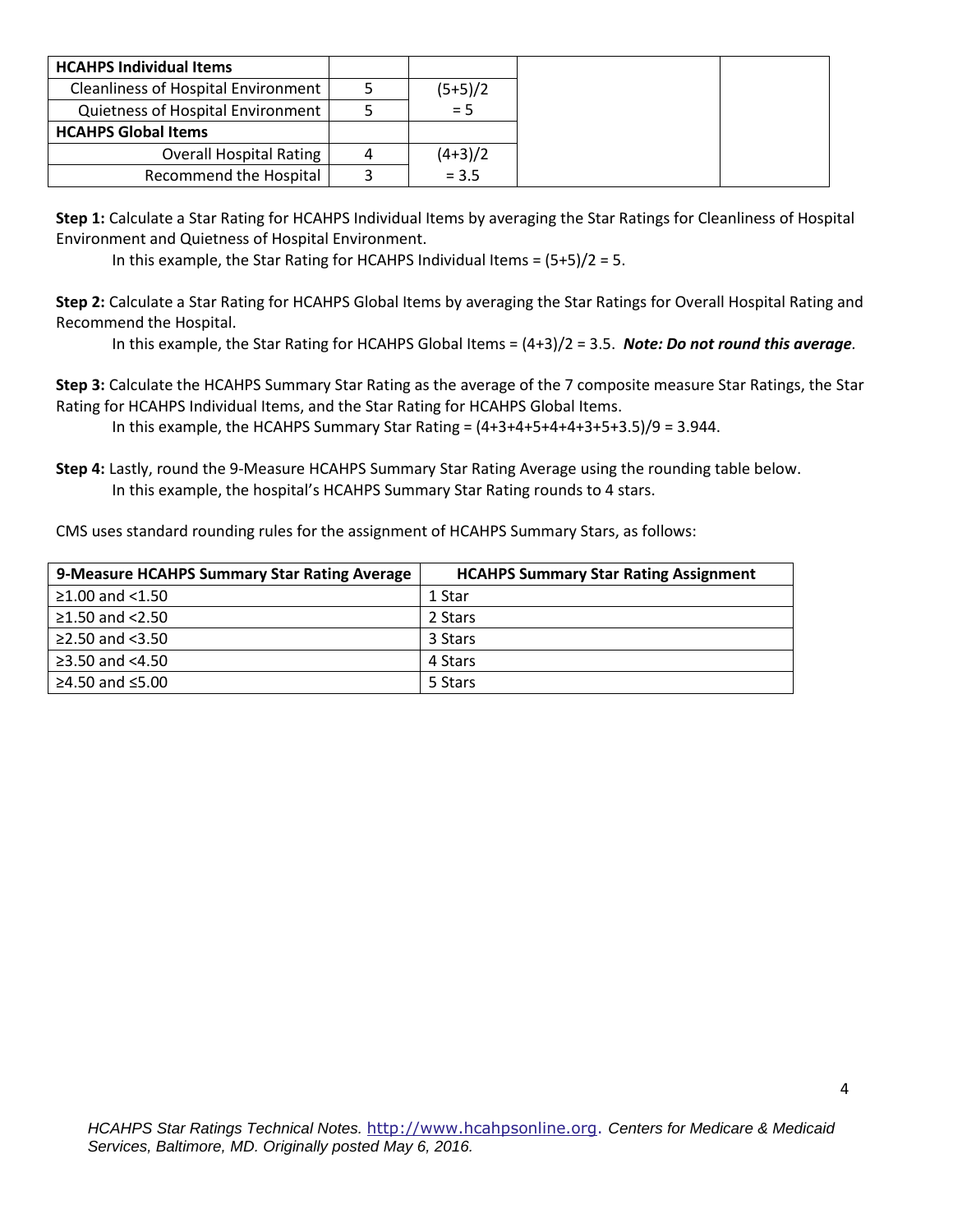# **Appendix A, Table 1: HCAHPS Patient-Mix Adjustments of Linear Scores for Patients Discharged Between Quarter 4, 2014 and Quarter 3, 2015 (October 1, 2014 to September 30, 2015)**

| Patient-Mix<br>Adjustment (PMA)                                                           | Comm. with Nurses | Comm. with Doctors | Responsiveness of Hosp. Staff | Pain Management | Comm. About Medicines | Cleanliness of Hosp. Env. | Quietness of Hosp. Env. | Discharge Information | Care Transition | Overall Hospital Rating | Recommend the Hospital |
|-------------------------------------------------------------------------------------------|-------------------|--------------------|-------------------------------|-----------------|-----------------------|---------------------------|-------------------------|-----------------------|-----------------|-------------------------|------------------------|
| Education (per level;<br>1=8th grade or less and<br>6=More than 4-year<br>college degree) | 0.0169            | 0.0205             | 0.0257                        | 0.0269          | 0.0542                | 0.0156                    | 0.0501                  | 0.0055                | 0.0029          | 0.1163                  | 0.0197                 |
| Self-Rated Health (per<br>level; 1=Excellent and<br>5=Poor)                               | 0.0657            | 0.0675             | 0.0866                        | 0.0915          | 0.0963                | 0.0617                    | 0.0627                  | 0.0104                | 0.0774          | 0.2382                  | 0.0756                 |
| Response Percentile<br>(per 1% of response<br>percentile)                                 | 0.0022            | 0.0022             | 0.0030                        | 0.0021          | 0.0032                | 0.0009                    | 0.0003                  | 0.0003                | 0.0022          | 0.0055                  | 0.0020                 |
| <b>LANGUAGE SPOKEN AT</b><br><b>HOME</b>                                                  |                   |                    |                               |                 |                       |                           |                         |                       |                 |                         |                        |
| Spanish                                                                                   | $-0.0112$         | $-0.0395$          | $-0.0239$                     | $-0.0735$       | $-0.0761$             | 0.0074                    | $-0.0876$               | $-0.0094$             | $-0.0071$       | $-0.4367$               | $-0.1205$              |
| Chinese                                                                                   | 0.0963            | 0.0835             | 0.1276                        | 0.1045          | 0.0173                | 0.0329                    | $-0.0152$               | $-0.0263$             | 0.1102          | 0.0898                  | 0.0253                 |
| R/V/O                                                                                     | 0.0151            | 0.0086             | 0.0461                        | 0.0243          | $-0.0354$             | 0.0409                    | $-0.0844$               | $-0.0011$             | 0.0583          | 0.0013                  | $-0.0233$              |
| English (REFERENCE)                                                                       | 0.0000            | 0.0000             | 0.0000                        | 0.0000          | 0.0000                | 0.0000                    | 0.0000                  | 0.0000                | 0.0000          | 0.0000                  | 0.0000                 |
| <b>AGE</b>                                                                                |                   |                    |                               |                 |                       |                           |                         |                       |                 |                         |                        |
| Age 18-24                                                                                 | 0.0681            | 0.0740             | 0.1453                        | 0.1364          | $-0.1422$             | 0.0633                    | $-0.0331$               | $-0.0356$             | $-0.0498$       | 0.6698                  | 0.2227                 |
| Age 25-34                                                                                 | 0.0325            | 0.0458             | 0.0473                        | 0.0935          | $-0.1640$             | 0.0580                    | $-0.0473$               | $-0.0450$             | $-0.0867$       | 0.5382                  | 0.1579                 |
| Age 35-44                                                                                 | 0.0113            | 0.0217             | 0.0185                        | 0.0665          | $-0.1721$             | 0.0665                    | $-0.0249$               | $-0.0472$             | $-0.0857$       | 0.4177                  | 0.1224                 |
| Age 45-54                                                                                 | $-0.0236$         | $-0.0152$          | $-0.0234$                     | 0.0213          | $-0.1905$             | 0.0564                    | $-0.0067$               | $-0.0528$             | $-0.1025$       | 0.2271                  | 0.0620                 |
| Age 55-64                                                                                 | $-0.0474$         | $-0.0405$          | $-0.0552$                     | $-0.0162$       | $-0.1901$             | 0.0345                    | $-0.0025$               | $-0.0568$             | $-0.1141$       | 0.0743                  | 0.0192                 |
| Age 65-74                                                                                 | $-0.0573$         | $-0.0609$          | $-0.0622$                     | $-0.0486$       | $-0.1650$             | 0.0342                    | $-0.0149$               | $-0.0510$             | $-0.1090$       | $-0.0288$               | $-0.0064$              |
| Age 75-84                                                                                 | $-0.0377$         | $-0.0389$          | $-0.0420$                     | $-0.0324$       | $-0.1001$             | 0.0240                    | $-0.0010$               | $-0.0253$             | $-0.0544$       | $-0.0561$               | $-0.0138$              |
| Age 85+ (REFERENCE)                                                                       | 0.0000            | 0.0000             | 0.0000                        | 0.0000          | 0.0000                | 0.0000                    | 0.0000                  | 0.0000                | 0.0000          | 0.0000                  | 0.0000                 |
| <b>SERVICE LINE</b>                                                                       |                   |                    |                               |                 |                       |                           |                         |                       |                 |                         |                        |
| Maternity                                                                                 | $-0.1125$         | $-0.2269$          | $-0.2379$                     | $-0.2187$       | $-0.2265$             | 0.0011                    | $-0.1955$               | $-0.0586$             | $-0.1080$       | $-0.5810$               | $-0.2266$              |
| Surgical                                                                                  | $-0.0087$         | $-0.1652$          | $-0.0248$                     | $-0.0735$       | $-0.0496$             | $-0.0092$                 | $-0.0311$               | $-0.0458$             | $-0.0716$       | $-0.2694$               | $-0.0952$              |
| Medical (REFERENCE)                                                                       | 0.0000            | 0.0000             | 0.0000                        | 0.0000          | 0.0000                | 0.0000                    | 0.0000                  | 0.0000                | 0.0000          | 0.0000                  | 0.0000                 |
| <b>INTERACTIONS</b>                                                                       |                   |                    |                               |                 |                       |                           |                         |                       |                 |                         |                        |
| Surgical Line * Age <sup>1</sup>                                                          | 0.0000            | 0.0127             | $-0.0029$                     | $-0.0025$       | $-0.0004$             | $-0.0035$                 | 0.0004                  | $-0.0017$             | 0.0044          | 0.0235                  | 0.0084                 |
| Maternity Line * Age <sup>1</sup>                                                         | 0.0187            | 0.0251             | 0.0227                        | 0.0253          | 0.0381                | 0.0134                    | 0.0128                  | 0.0139                | 0.0182          | 0.0898                  | 0.0338                 |

 $^1$  Age takes on the values of 1 to 8 as follows: (1: 18 to 24); (2: 25 to 34); (3: 35 to 44); (4: 45 to 54); (5: 55 to 64); (6: 65 to 74); (7: 75 to 84); and (8: 85+).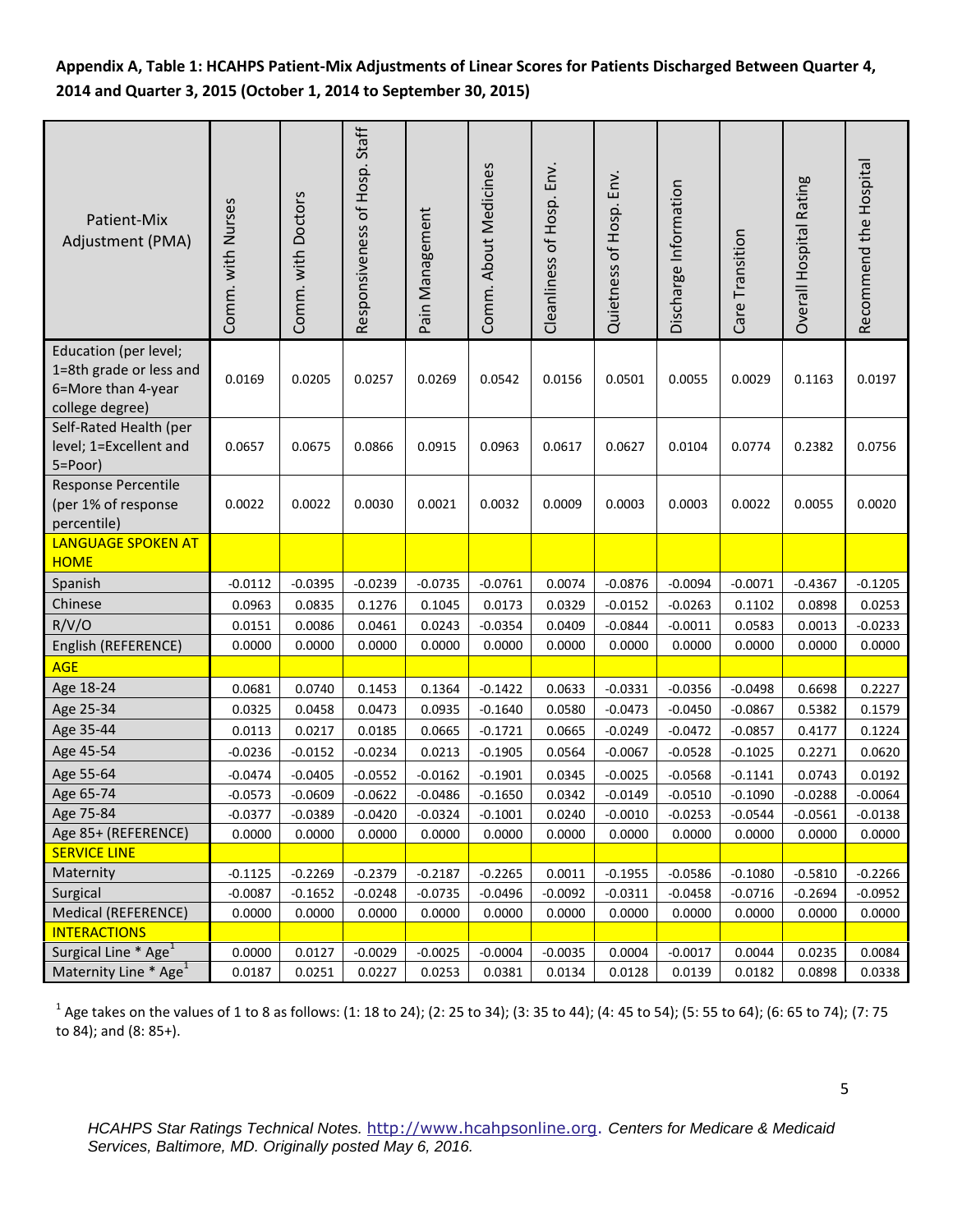**Appendix A, Table 2: National Means of PMA Variables for Patients Discharged Between Quarter 4, 2014 and Quarter 3, 2015 (October 1, 2014 to September 30, 2015)** 

| Patient-Mix Adjustment<br>(PMA)                                                        | <b>National Mean</b> |
|----------------------------------------------------------------------------------------|----------------------|
| Education (per level;<br>1=8th grade or less and 6=More<br>than 4-year college degree) | 3.769                |
| Self-Rated Health (per level;<br>1=Excellent and 5=Poor)                               | 2.757                |
| <b>Response Percentile</b>                                                             | 14.1%                |
| <b>LANGUAGE SPOKEN AT HOME</b>                                                         |                      |
| Spanish                                                                                | 4.9%                 |
| Chinese                                                                                | 0.3%                 |
| R/V/O                                                                                  | 1.8%                 |
| English (REFERENCE)                                                                    | 93.0%                |
| <b>AGE</b>                                                                             |                      |
| Age 18-24                                                                              | 3.8%                 |
| Age 25-34                                                                              | 10.8%                |
| Age 35-44                                                                              | 6.7%                 |
| Age 45-54                                                                              | 10.0%                |
| Age 55-64                                                                              | 19.1%                |
| Age 65-74                                                                              | 24.2%                |
| Age 75-84                                                                              | 17.8%                |
| Age 85+ (REFERENCE)                                                                    | 7.4%                 |
| <b>SERVICE LINE</b>                                                                    |                      |
| Maternity                                                                              | 13.2%                |
| Surgical                                                                               | 35.8%                |
| Medical (REFERENCE)                                                                    | 51.0%                |
| <b>INTERACTIONS</b>                                                                    |                      |
| Surgical Line * Age <sup>1</sup>                                                       | 1.920                |
| Maternity Line * Age <sup>1</sup>                                                      | 0.279                |

 $^1$  Age takes on the values of 1 to 8 as follows: (1: 18 to 24); (2: 25 to 34); (3: 35 to 44); (4: 45 to 54); (5: 55 to 64); (6: 65 to 74); (7: 75 to 84); and (8: 85+).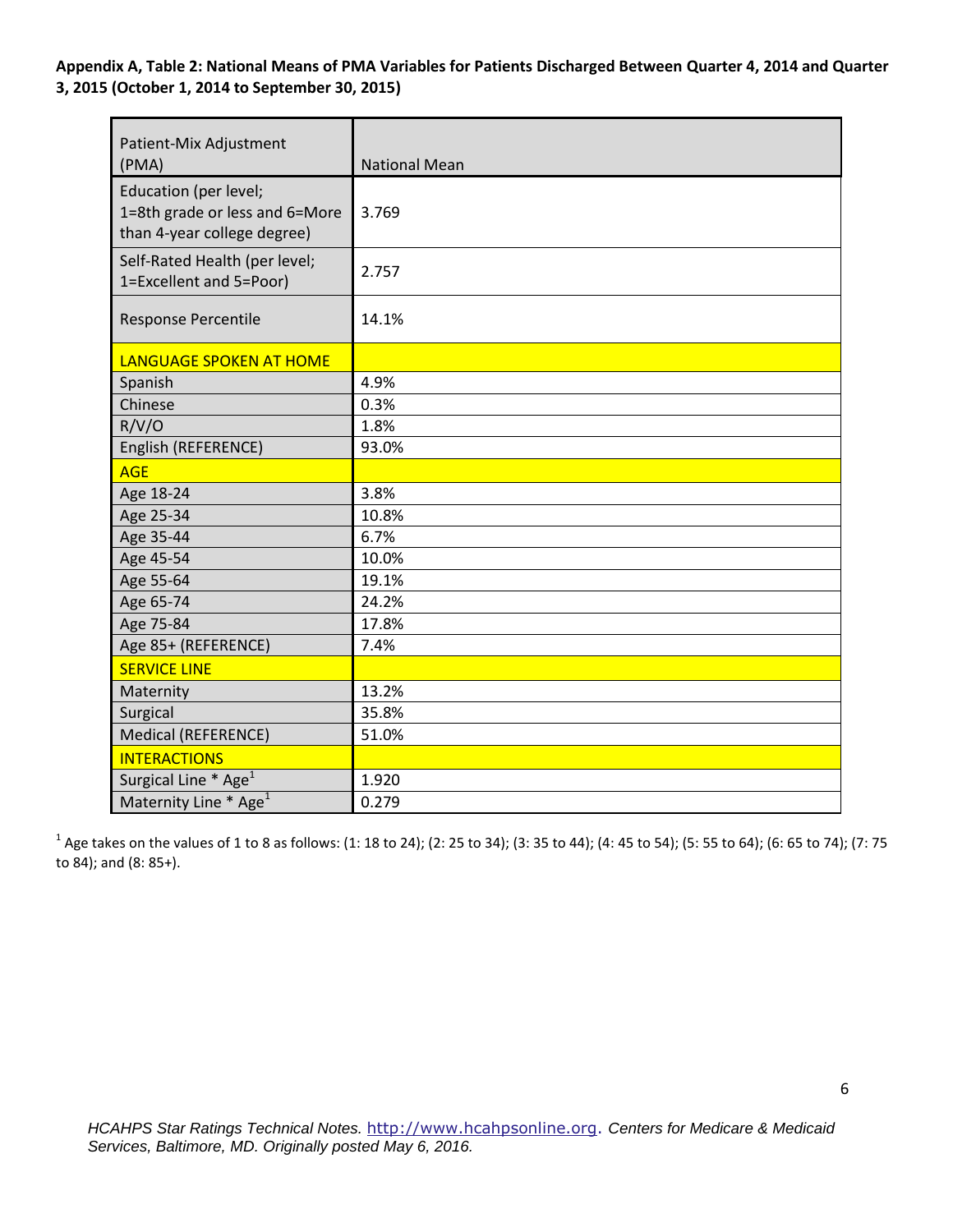|  |  | Appendix B: Survey Mode Adjustments of HCAHPS Linear Scores to Adjust to a Reference of Mail Mode |  |  |
|--|--|---------------------------------------------------------------------------------------------------|--|--|
|--|--|---------------------------------------------------------------------------------------------------|--|--|

|                                            | <b>Phone Only</b> | <b>Mixed</b> | <b>Active IVR</b> |
|--------------------------------------------|-------------------|--------------|-------------------|
| <b>HCAHPS Composite Measures</b>           |                   |              |                   |
| <b>Communication with Nurses</b>           | $-0.031$          | 0.005        | $-0.010$          |
| <b>Communication with Doctors</b>          | 0.011             | 0.028        | 0.009             |
| Responsiveness of Hospital Staff           | $-0.049$          | 0.024        | $-0.001$          |
| Pain Management                            | $-0.042$          | $-0.012$     | $-0.021$          |
| <b>Communication about Medicines</b>       | $-0.044$          | 0.013        | $-0.011$          |
| Discharge Information                      | $-0.013$          | 0.002        | $-0.032$          |
| <b>Care Transition</b>                     | $-0.064$          | $-0.030$     | 0.061             |
| <b>HCAHPS Individual Items</b>             |                   |              |                   |
| <b>Cleanliness of Hospital Environment</b> | $-0.072$          | $-0.032$     | $-0.037$          |
| Quietness of Hospital Environment          | $-0.044$          | $-0.038$     | $-0.109$          |
| <b>HCAHPS Global Items</b>                 |                   |              |                   |
| <b>Overall Hospital Rating</b>             | $-0.057$          | 0.008        | $-0.001$          |
| Recommend the Hospital                     | $-0.049$          | $-0.008$     | $-0.018$          |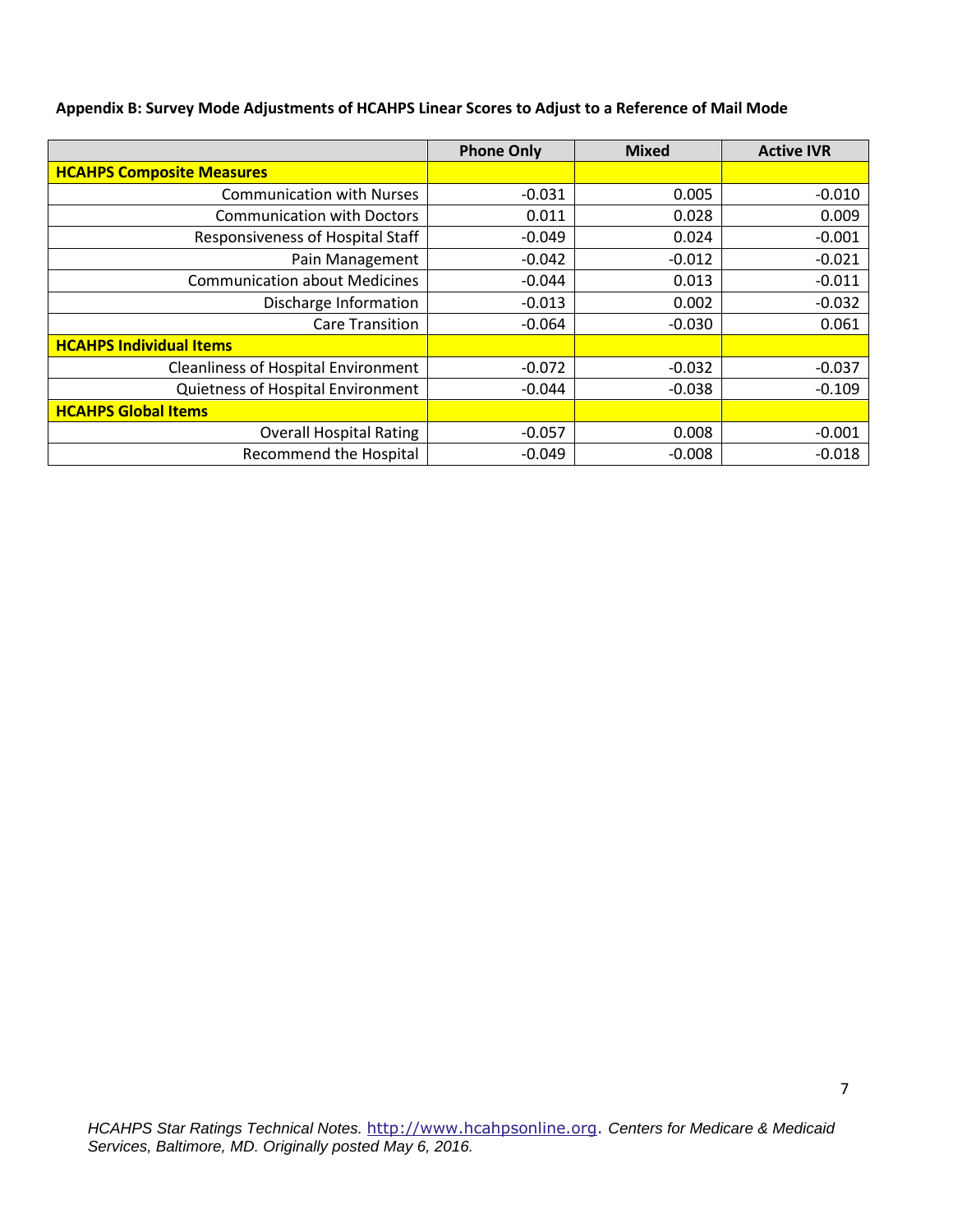| Appendix C: HCAHPS Star Rating Cut Points for Patients Discharged Between Quarter 4, 2014 and Quarter 3, 2015 |  |
|---------------------------------------------------------------------------------------------------------------|--|
| (October 1, 2014 to September 30, 2015)                                                                       |  |

|                                            | 1 Star | 2 Stars                | 3 Stars          | 4 Stars                | 5 Stars   |
|--------------------------------------------|--------|------------------------|------------------|------------------------|-----------|
| <b>HCAHPS Composite Measures</b>           |        |                        |                  |                        |           |
| <b>Communication with Nurses</b>           | < 85   | ≥85 to <89             | $≥89$ to <92     | $≥92$ to $<94$         | $\geq 94$ |
| <b>Communication with Doctors</b>          | < 88   | $≥88$ to <91           | $\geq$ 91 to <93 | $≥93$ to $<95$         | $\geq$ 95 |
| Responsiveness of Hospital Staff           | < 78   | $\geq$ 78 to <83       | $≥83$ to $<87$   | ≥87 to <91             | $\geq 91$ |
| Pain Management                            | < 82   | $\geq$ 82 to <86       | $≥86$ to <89     | $\geq$ 89 to <92       | $\geq$ 92 |
| <b>Communication about Medicines</b>       | < 71   | $≥71$ to <77           | ≥77 to <81       | $\geq 81$ to $\leq 86$ | $\geq 86$ |
| Discharge Information                      | <80    | $\geq$ 80 to <84       | $\geq$ 84 to <88 | ≥88 to <91             | $\geq 91$ |
| <b>Care Transition</b>                     | < 78   | $≥78$ to $≤82$         | $≥82$ to $≤84$   | $≥84$ to $≤87$         | $\geq 87$ |
| <b>HCAHPS Individual Items</b>             |        |                        |                  |                        |           |
| <b>Cleanliness of Hospital Environment</b> | < 82   | $≥82$ to $≤87$         | ≥87 to <90       | ≥90 to <94             | ≥94       |
| Quietness of Hospital Environment          | < 76   | $≥76$ to $≤80$         | $≥80$ to <85     | $≥85$ to $<89$         | ≥89       |
| <b>HCAHPS Global Items</b>                 |        |                        |                  |                        |           |
| <b>Overall Hospital Rating</b>             | < 82   | $≥82$ to $<87$         | ≥87 to <90       | $≥90$ to <93           | $\geq$ 93 |
| <b>Recommend the Hospital</b>              | < 81   | $\geq 81$ to $\leq 85$ | $≥85$ to <90     | ≥90 to <94             | $\geq 94$ |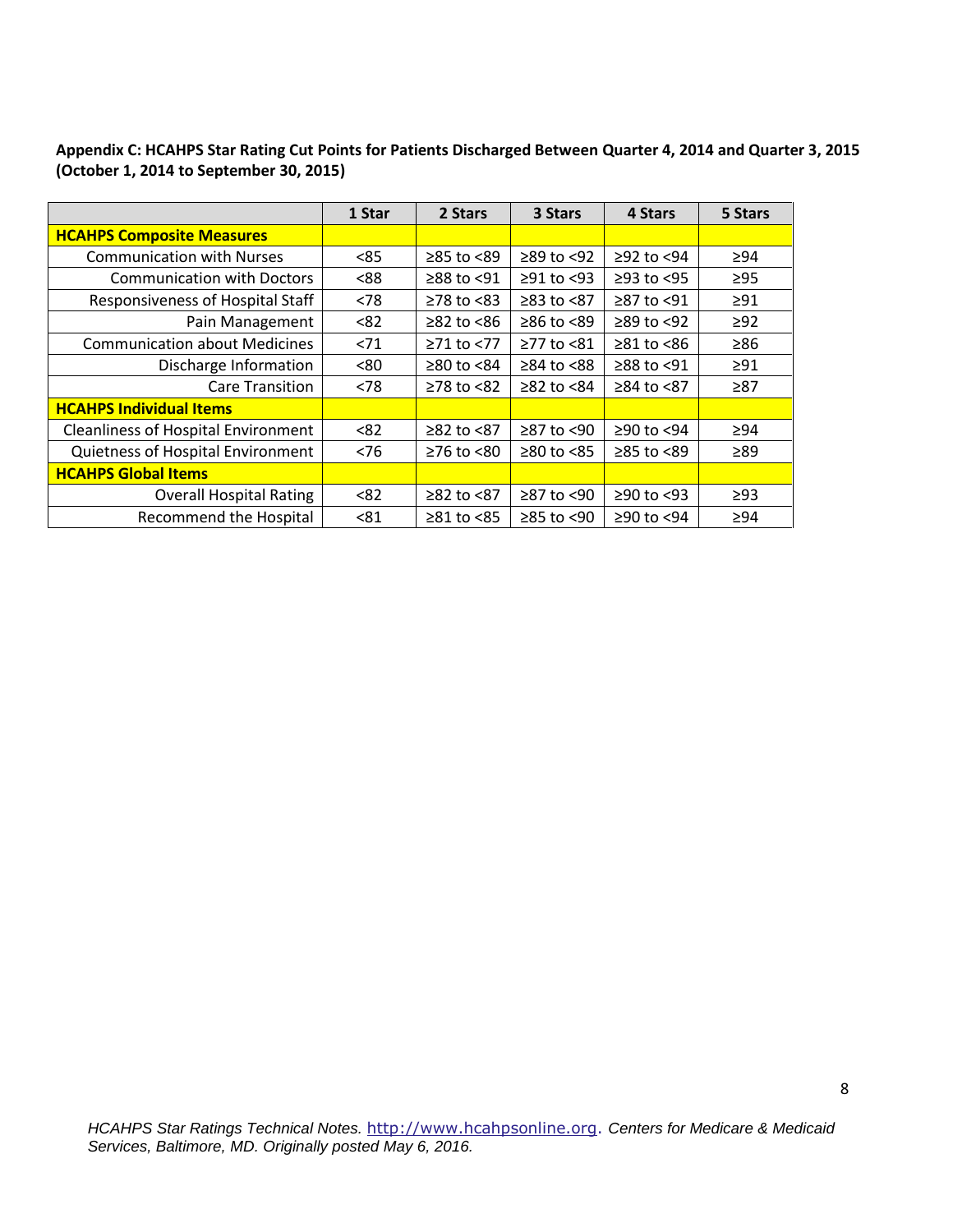#### **Appendix D: Individual Measure Star Assignment Process**

Below are detailed steps of the clustering method to develop individual measure stars. For each measure, the clustering method does the following:

- 1. Produces the individual measure distance matrix.
- 2. Groups the measure scores into an initial set of clusters.
- 3. Selects the final set of clusters.

# **1. Produce the individual measure distance matrix.**

For each pair of hospital j and k (j>=k) among the n hospitals with measure score data, compute the Euclidian distance of their measure scores (e.g., the absolute value of the difference between the two measure scores). Enter this distance in row j and column k of a distance matrix with n rows and n columns. This matrix can be produced using the DISTANCE procedure in SAS as follows:

proc distance data=inclusterdat out=distancedat method=Euclid;

```
 var interval(measure_score);
   id CCN;
run;
```
In the above code, the input data set, *inclusterdat,* is the list of hospitals with scores for a particular measure. Each record has a unique identifier, CCN. The option *method=Euclid* specifies that distances between hospital measure scores should be based on Euclidean distance. The input data contain a variable called *measure\_score.* In the *var* call, the parentheses around *measure\_score* indicate that *measure\_score* is considered to be an interval or numeric variable. The distances computed by this code are stored to an output data set called *distancedat.* 

# **2. Create a tree of cluster assignments.**

The distance matrix calculated in Step 1 is the input to the clustering procedure. The stored distance algorithm is implemented to compute cluster assignments. The following process is implemented by using the CLUSTER procedure in SAS:

- a. The input measure score distances are squared.
- b. The clusters are initialized by assigning each hospital to its own cluster.
- c. In order to determine which pair of clusters to merge, Ward's minimum variance method is used to separate the variance of the measure scores into within-cluster and between-cluster sum of squares components.
- d. From the existing clusters, two clusters will be selected for merging to minimize the within-cluster sum of squares over all possible sets of clusters that might result from a merge.
- e. Steps b and c are repeated to reduce the number of clusters by one until a single cluster containing all hospitals results.

The result is a data set that contains a tree-like structure of cluster assignments, from which any number of clusters between 1 and the number of hospital measure scores could be computed. The SAS code for implementing these steps is:

proc cluster data=distancedat method=ward outtree=treedat noprint;

id CCN;

run;